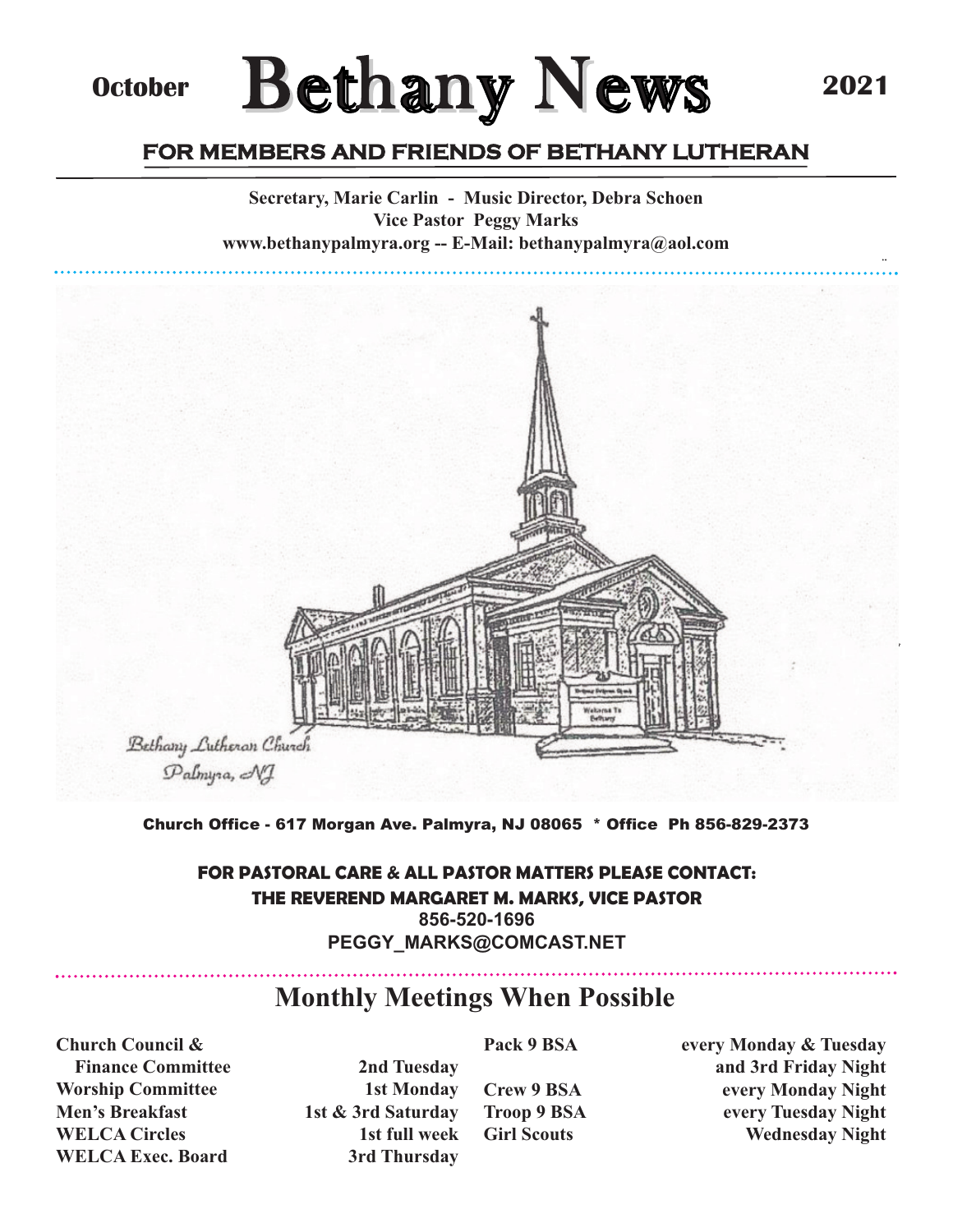#### **Monthly message from Pastor Peggy (Vice Pastor)**

At our September Council meeting we spend time discussing the future of Bethany Lutheran Church using a tool Pastor Jeff shared with them prior to his retirement. This is something every member of Bethany should be pondering and praying about.

Three paths for us:

1."The way it used to be---"nurturing the existing congregation and changing little or nothing

2. A focus on growth---attracting families with young children

3. Leading with your strength—refining and promoting services and programming for older adults

**The way it used to be** includes things like the same committees, same leadership, same type of worship, focus on keeping people happy and a path to slow but certain decline---in other words a chaplaincy.

**Focus on growth** includes things like: changing the worship style with new and different music and integrating technology into worship. Plus greater focus on social media, provide education and spiritual development opportunities that appeal to young families and children, have an openly progressive agenda and partner with local schools. Let go of the attitude and criticism of sports on Sundays—

**Lead with your strength** means to stop spinning your wheels with respect to youth, ramp up programming for older adults---weekday bible studies, field trips, transportation for homebound and promote our "Traditional" style of worship.

To do all of these the must first be mold remediation in the hall downstairs.

Bishop Bartholomew shared with me that there are 32-26 congregations in the NJ Synod looking for pastors---the majority part time and she had NO part time pastors available. As I study your finances I feel you cannot even afford a 1st call part time pastor at about \$75.000 a year much less a second call pastor. Your monthly giving is about \$10,000 a month.

We truly have much work ahead of us.

Yours in Christ, Pastor Peggy Marks Vice Pastor

> **Reminder: Christmas shoe boxes are in the Narthex. Please pick one up and return it filled by November 9th, THANK YOU.**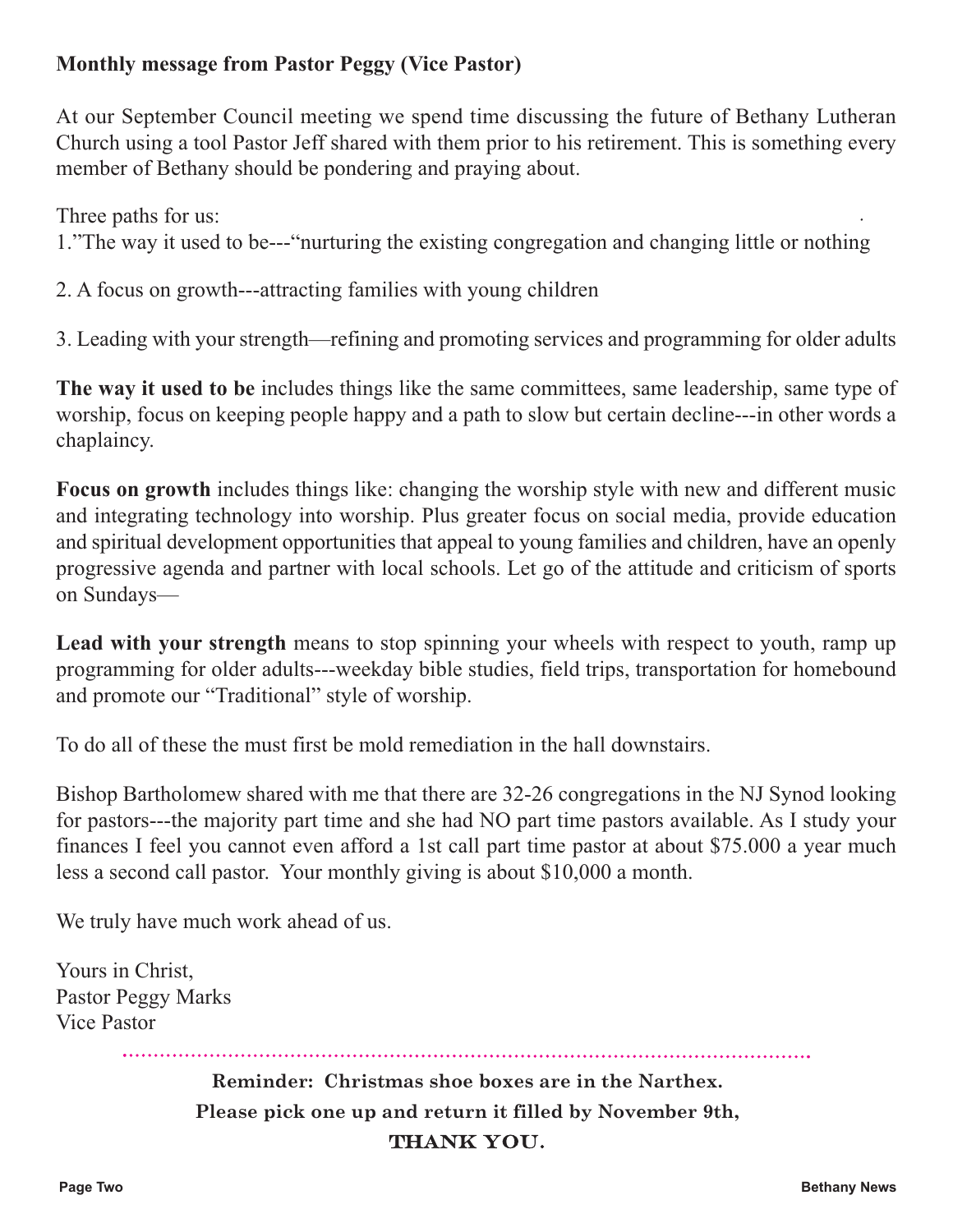## **Worship Committee**

Fall has arrived and I don't know about all of you, but I am ready to get the rake out and put the lawn mower away. I am sure we are all looking forward to the cool crisp days ahead.

#### **October calendar**

**October 3rd** World Communion Baptism of Jaden Mills, son of Sabrina and Josh Mills, and grandson of Tom and Jeannie Willard. This is also the 83trd Anniversary of Bethany. After the 10:15 AM worship service, there will be an opportunity to "Meet and Greet Pastor Peggy Marks and Pastor George Richmand.

**October 10th** Service of the Word

**October 17th** Holy Communion

**October 24th** Service of the Word

**October 31st** Reformation Sunday Jonathan will lead the worship service.

This is a huge thank you from the Worship Committee to everyone who so willingly gave of their time and talents for our Dedication Sunday, September 12th. Thank you Pastor George and Jonathan for such a very meaningful worship service and Debbie for providing the beautiful music. We cannot mention everyone, but we wanted you to know that it was very much appreciated and a joy to have everyone working together and making this day a very special one. Thank you.

Thank you Diane Groeber, for purchasing the material and making our beautiful altar kneeling cushions.

Be safe, stay healthy and enjoy the beautiful fall weather.

### Memorial Gifts

*Remembering these former members of Bethany, who's memorial gifts from family and friends, enabled the purchase of the beautiful Pew Cushions.*

| Hal Anfenson           | Beverly Flyn          | *Naomi Nash           |
|------------------------|-----------------------|-----------------------|
| <b>Fritz Bauer</b>     | *Marvine "Mo" Gerhart | *Betty Nisula         |
| Sherwood Berryann      | Jack Kleinstuber      | Marietta Penska       |
| *Theone Berryann       | Stefan Kolarovic      | George Richardson     |
| *Rose Bower            | Kathleen Kozemple     | *Kitty Shaffer        |
| Thomas Campbell        | Edgar Lamon           | *Rita Sonntag         |
| *Ruth Campleman        | <b>Walter Litke</b>   | Anna Mae Stavely      |
| *Hallie Confer         | Robert McFaddon       | Robert Timmons, Jr.   |
| Eileen & Fred Fennimor | Gloria Moorehouse     | *Alice Williams       |
|                        |                       | *WELCA members passed |

A special thank you to Diane Groeber, for not only donating the fabric, but also her time and talents for making the beautiful Altar Kneelers.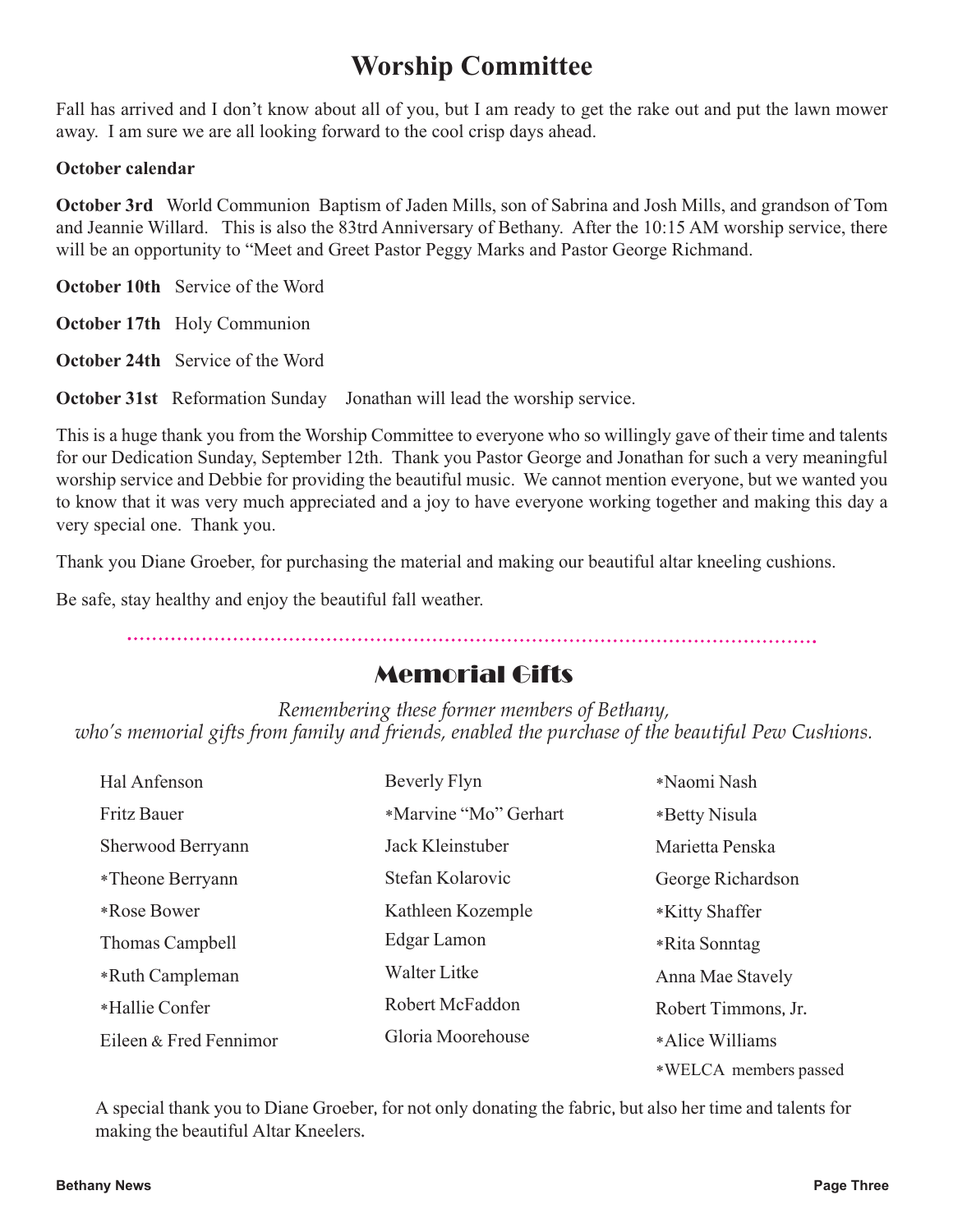#### **Stewardship Committee – October 2021 Letter**

#### **Happy Halloween - Fall Fun is Here!!**



I would like to update everyone on our August Financials:

| <b>Balance 8/1/21</b> | <b>Receipts</b> | <b>Disbursed</b> | <b>Balance 8/31/21</b> |
|-----------------------|-----------------|------------------|------------------------|
| \$(6,041.25)          | +\$10,724.66    | \$(6,600.62)     | \$(1,917.21)           |

As you can see above, we decreased our deficit by about \$4,124. Thank you to our **Angelic Visitor Donations** who offered a **\$1,590.00** donation in August 2021. We love you whomever you are, you are such a blessing to our Church Family!!!

Our expenditures were \$6,600.62 for August which less than usual and we received \$648.66 in benefits from the Solar Panels proceeds in August. We received \$435.24 in July as well. Our PSE&G Bills have been significantly reduced as a result of the wise investment in this technology. Since we are only paying for a Vice-Pastor, and Pastor George Richmond instead of a fulltime Pastor with benefits we have been able to reduce expenditures over the Summer months.

We have reinstated the Mask Mandate for our Members & Visitors regardless of their vaccination status in the Church & Office Buildings. The Bishop of our Synod has made this a requirement due to the Covid-19 Delta Variant surge of cases.

I trust everyone had a wonderful Summer Season and had a chance to enjoy the great outdoors or visit the shore with family & friends. Let's remember to always be vigilant and safe as we protect ourselves, our families, our neighbors, and our Church family during these Pandemic times. Jesus would want us to do nothing less than to **"Love One Another, as He Has Loved Us".** God Bless Us All !!

#### **Thank you all for your gracious and generous giving as always!**

May God Bless you all and keep you safe, healthy, and happy! Remember God loves you and wants you to love him too! So, let's spread the love as Jesus has taught us as we go through our daily lives. **Amen!**

**"For God so loveth a Cheerful Giver" 2 Corinthians 9:7**

**Thanks be to God!! Tom Willard - Chairperson**

## **Praver Chain**

**If you have a need for prayer, or thanksgiving, for yourself, family or friends please call Joan Kelly 856-303-1367**

**Our prayer chain prays each day in their home for the prayer concerns of all who call us. We hope to give you comfort and strength. All calls are kept in confidence.**